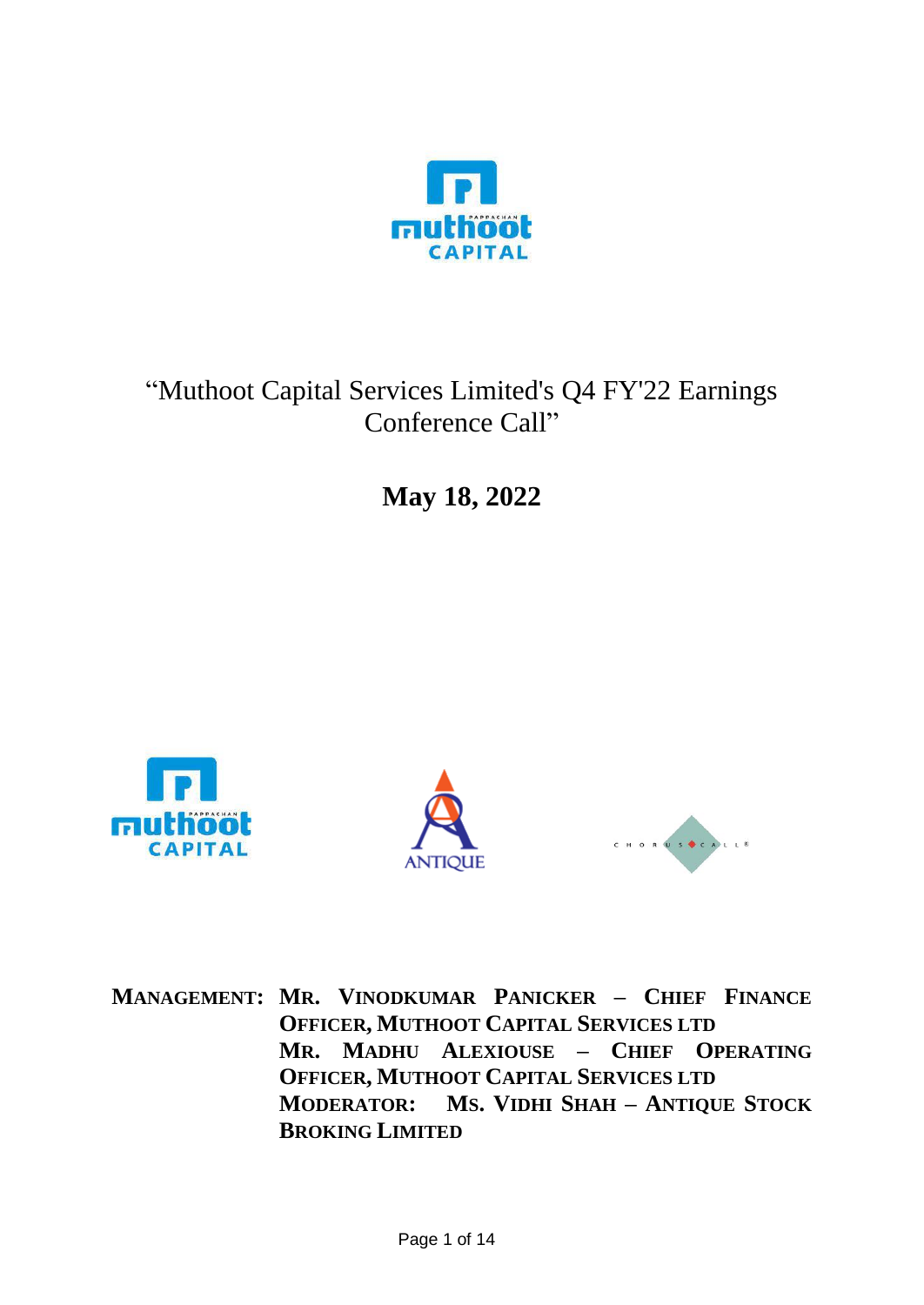

**Moderator:** Ladies and gentlemen, good day and welcome to Muthoot Capital Q4 FY'22 Earnings Conference Call, hosted by Antique Stock Broking. As a reminder, all participant lines will be in the listen-only mode, and there will be an opportunity for you to ask questions after the presentation concludes. Should you need assistance during the conference, please signal an operator by pressing '\*' and then '0' on your touchtone telephone. Please note that this conference is being recorded. I now hand the conference over to Ms. Vidhi Shah from Antique Stock Broking. Thank you and over to you, ma'am.

**Vidhi Shah:** Thanks, Inba. Good afternoon, everyone. We have with us the management of Muthoot Capital Services Limited, represented by Mr. Madhu Alexiouse, who is the Chief Operating Officer and Mr. Vinod Panicker is the Chief Financial Officer.

> Without further ado, I shall now hand over to Mr. Vinod Panicker for opening comments. Over to you, sir.

**Vinodkumar Panicker:** Thanks a lot, Vidhi. Good afternoon, friends. Happy to be with all of you once again. We are here to share the financials that was approved by the audit committee and the board yesterday, and which we have published yesterday on the stock exchanges and today in the newspapers and wanted to share some of the highlights and then maybe once we finish that we will want to take your questions and address all the questions that you ask to the best of our ability, and whatever we can't directly answer, we will separately reply to you after the call end maybe on a mail or something like that or on a direct call.

> Maybe to begin with, at the end of the year, we are in 20 states, we have overall loan book of about Rs.2,056 crores. During the fourth quarter, the new customers who came in was about 39,529, which meant that during the entire year, we had a total number of 145,000 customers who came in fresh, taking us to that total retail customer base to about 516,000. During the quarter, we had a total disbursement of about Rs.368 crores and for the year about Rs.1,147 crores.

> Now, I start the financial performance which we have uploaded some time back on the website. During the current quarter, we have done a total disbursement of about Rs.368 crores versus about Rs.332 crores that we did in the immediately preceding quarter and the Rs 2 90 crores that we did in the same quarter last year. So versus the last year, there is an increase of about 27% and versus the current year, there was an increase of about 10% to 12%. That led to us taking our AUM including direct assignment AUM to about Rs.2,050 crores versus about Rs.2,011 crores that we had in the immediately preceding quarter, and it was about Rs.2,071 crores in the same quarter last year at March ending.

> The income what we have generated is about Rs.108 crores which is higher than the immediately preceding quarter, then it was Rs.93 crores, and in the same quarter last year, which was slightly higher at about Rs.109.6 crores. So compared to the same quarter last year, there's a 1.5% drop.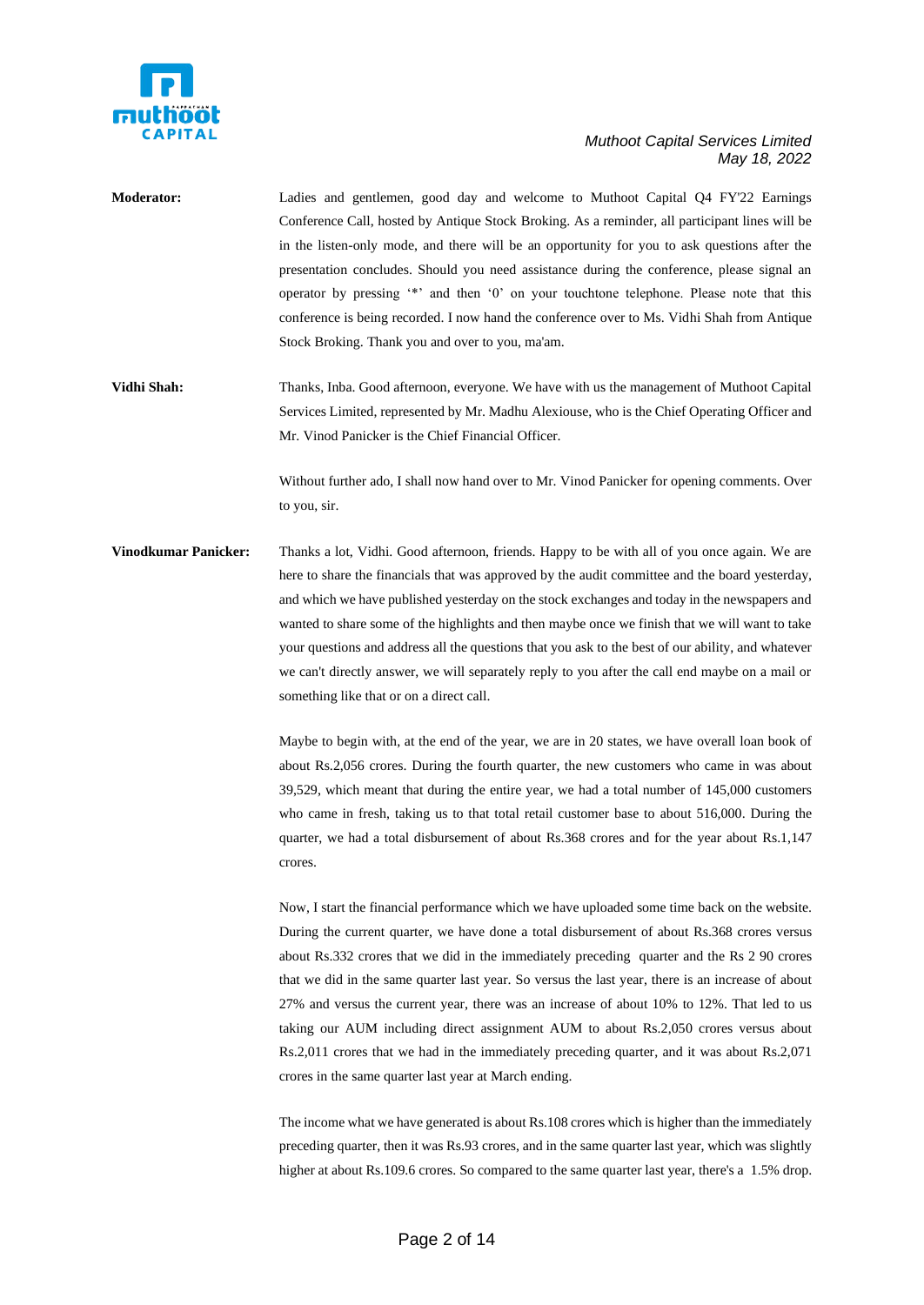

On the finance assistance, we have been very lucky for the credibility that the group has with lenders, everybody with whom we and the group are working with. Muthoot Pappachan Group has a lot of credibility. In spite of this being a reasonably bad year, we were able to maintain the interest rates, we have been able to actually bring down the cost, the same quarter last year the cost was about Rs.42 crores, this time it is at about Rs. 34 crores, immediately preceding quarter it was at about Rs.36.3 crores. The drop is on account of both reduction in the utilization of fund and also because of the reduction in the interest rate, both being there, it was about 25:75 ratio. Therefore, net interest income was at about Rs.73.7 crores versus about Rs.56.7 crores in the immediately preceding quarter and Rs.67.7 crores in the same quarter last year.

Operating expenses in the immediately preceding quarter and in the same quarter last year, was about the same, at about Rs.42.3 crores in the current quarter, Rs.43.3 crores in the immediately preceding quarter and Rs.44.3 crores in the same quarter last year.

On the loan loss provision, we have taken a major hit, maybe when I go into this particular slide in detail in the next sheet, that time I will elaborate on that. We have taken a total provision and write-off of about Rs.236 crores, leading to a loss before tax of about Rs.205 crores and loss after tax of about Rs.154 crores. On a full year basis, we had a total disbursement of about Rs.1,147 crores, leading to a book of Rs.2,056 crores. Full year income was about Rs.398 crores versus Rs.505 crores for the last financial year.

The interest cost is lower by about Rs.37 crores from the immediately preceding financial year, interest cost of last year was down by Rs.25 crores because of reduction in the utilization and Rs.12 crores because of the reduction in interest rate. Operating expenses was broadly the same versus the last year and this year; at Rs.153.7 crores last year, and Rs.152.7 crores in the current financial year.

Loan loss provision which was about Rs.95 crores last year and this year is about Rs.324 crores for the full year which led to overall loss of about Rs.229 crores and loss after tax of about Rs.172 crores.

Here, I would want to elaborate on the loss figure and permit me to take a bit more time. We were looking at a normal year without considering the impact of the two RBI circulars that I would be talking after this; then we would have possibly in the fourth quarter versus Rs.108 crores, reported an income of about Rs.117 crores. And we would have had a loan loss overall provision, which, all put together, would have been of about Rs.22 crores, and we would have possibly reported a bottom line positive of Rs.13.5 crores after that. That would have been the scenario and the two circulars that I'm now going to talk about was not there. So, on a full year basis, we would have possibly reported a loss of about Rs.4.6 crores. That would have been the normal business. The provisioning that we are talking about is basis the ECL provision that we follow and we have been consistently following and something which we have been doing. This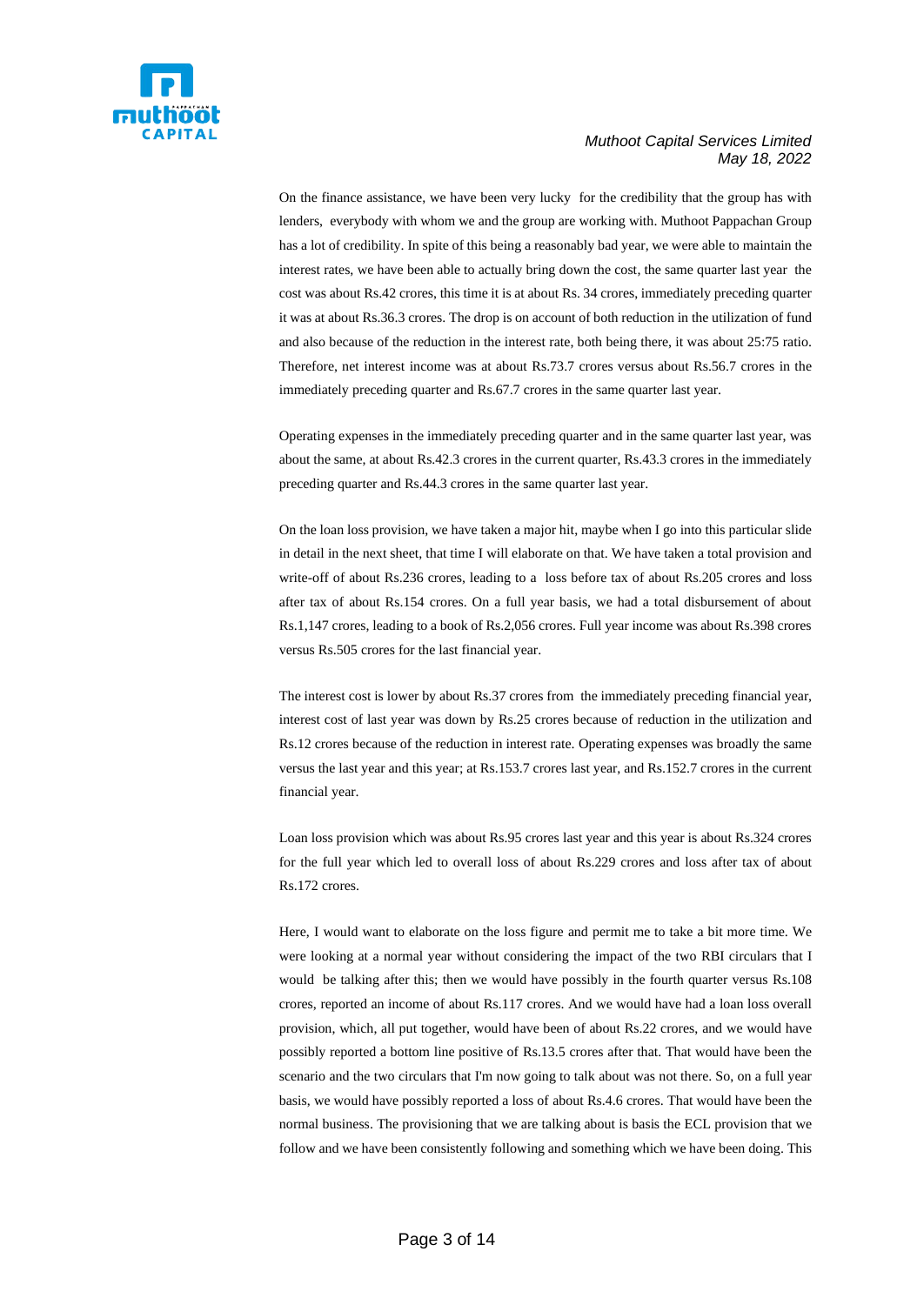

is the trend over the last several years. We have taken the trend and quality of the portfolio from 2014 onwards to determine what is the ECL provisioning.

Now, the circular which I would now talk about, one is the PCA circular. Now, based on the figures that I told you just now with the bottom line of about Rs.13.5 crores for the quarter and a negative bottom line of Rs.4.6 crores for the year.

The GNPA at the current year end at about 18.7%, down from 20.5% in the immediately preceding quarter, but higher from the 11.7% that it was in the same quarter last year. So after making the provisioning, the NNPA came to about 9.9%. And because it was 9.9%, to ensure that we don't come within the PCA categorization, it meant that provisioning has to be there.

Also, wanted to mention that on a regular basis, capital adequacy ratio was at about 29.5%. Now, to get out of the PCA on a normal basis, we have made a provision of about Rs.81.3 crores, taking the current quarter profit to a negative of about Rs.63 crores and loss after tax of about Rs.47 crores. On a full year basis, the figure became negative of Rs.87.6 crores before tax and Rs.67.6 crores after tax. At this stage also, the NNPA intention was to come below 6%. NNPA was at about 5.8%. Capital adequacy was at about 26.8%

Then there was this other circular on the 12th of November, whereby RBI had said that any account which goes to 90-plus has to come back to 0 DPD, for it to be called a standard asset. So, last quarter, we had very clearly mentioned that and including that we had reported a gross NPA of 27.8%, but the stand that we took and as permitted under Ind AS, there was no additional provisioning required because all other companies have done the same. The provisioning was basis the bucket in which they actually fell, because while they were in S3 as far as reporting it as NPA is concerned, strictly speaking, they were in S1 or S2 and so provisioning of S1 and S2 is applicable.

Subsequently, RBI came with the relaxation saying that they give time up to  $30<sup>th</sup>$  of September 2022 for companies to implement it. Effectively, implementation meant that the companies were given sufficient time to go to the market and get the customers to make the payment and do everything else that needed to be done to ensure that you implement the circular.

There are different stances taken by different NBFCs. We thought it was prudent to upfront recognize it as an NPA and then correct it over the next two, three quarters and therefore, bring it down that way. That is the reason we took an additional hit of about Rs.141.5 crores. Actual provisioning would be higher, but then because you already made some provision on these accounts, basis the lower bucket, that would get netted off. So the hit of about Rs.141.5 crores was taken, which was including income reversal of Rs.8.7 crores. Based on that, we reported a figure of Rs.204 crores negative for the quarter and Rs.229 crores negative for the year, and Rs.153.5 crores negative after tax for the quarter and Rs.171.8 crores after tax for the full year. Basis the entire provisioning that we have now done, capital adequacy was at about 19.8% and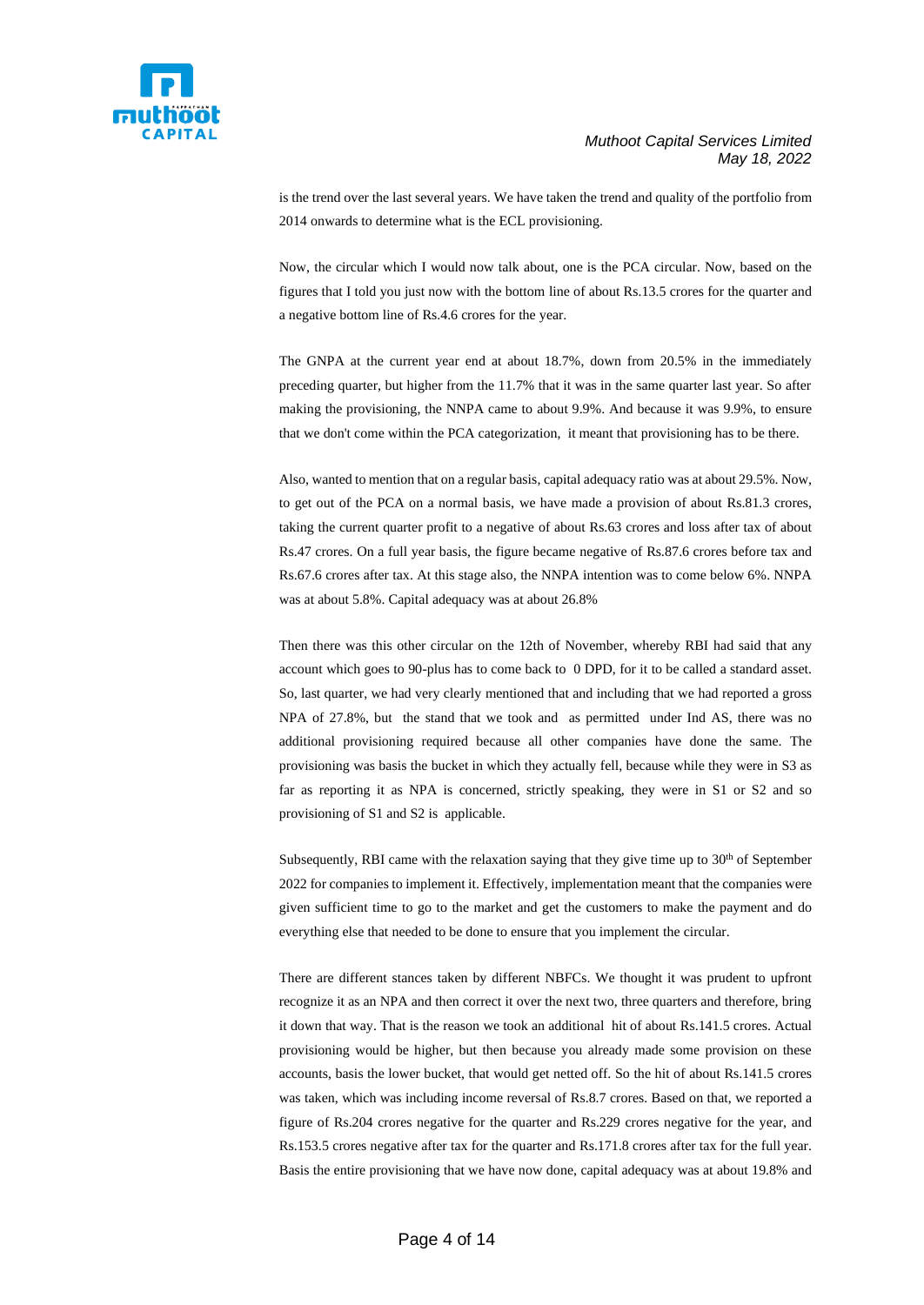

GNPA was 25.9%, because we took this additional Rs.148 crores as NPA. The NNPA then has now come down after the provisioning to 5.7%.

I will pause over here for a minute and I would maybe wand to ask Madhu for his opening comments before we take questions.

**Madhu Alexiouse:** Good noon to all of you. Thank you, Vinod for your initial presentation. I think I'll give a perspective on how the two-wheeler market has behaved last year, what are the expectations in the ensuing year briefly and then probably after that, we'll open up for Q&A because it would make sense in picking up the questions and giving more in-depth insight.

> Last year after the second wave, we have witnessed two-wheeler industry actually bouncing back and till September, October, and that's the festive season, we saw sales touching about 15 lakhs per month. Subsequently, we saw that around Q4 the industry had stabilized to 12 lakhs unit sales per month and Q4 sales, if I look at wholesale numbers, it was at about 34 to 35 lakh unit. Still the work from home was on and a lot of schools, colleges are yet to open, so that impact was seen during the Q4. Retail registrations had been stabilizing around 12 lakhs and in Q4 retail registration was about 32 lakhs.

> As we go forward, we expect the sentiment to improve in the ensuing months, especially from the fact that and I had been giving you in my earlier commentaries as well, schools, colleges need to open which has happened across the country and work from home facilities being withdrawn in a lot of organizations. So, these are the initial sparks, which is now seen in the industry, it is now slightly moving on the northern side.

> We also see there are challenges related to geopolitical crisis in terms of inflation and everyone reads every day in the newspaper. But that I believe is a temporary issue because there is a impending demand of last two years which consumers have kind of kept on hold, they will have repaired their vehicles and used it again and again, because the usage would have been less. We believe that with opening up of the market I think, as we go forward, numbers should look better as far as industry sales is concerned.

> I have always maintained that India is the largest two-wheeler market and also it's a primary mode of transport for common man. Last year was the lowest where the overall sales was about 145 lakh unit and India has about 100 two-wheelers of every 1,000 people which is very low compared to even developing nations. So, we believe that this has to go double given the bottlenecks in terms of commutation that is in our country.

> From MCSL perspective, our overall disbursement was about Rs.309 crores for Q4 in the hypothecation loan business, which is about 39,000 units, we had been benchmarking ourselves for the year 2020. I think this was the first step of crossing Rs.300 crores which for the last almost three quarters we've been doing more than Rs.300 crores disbursements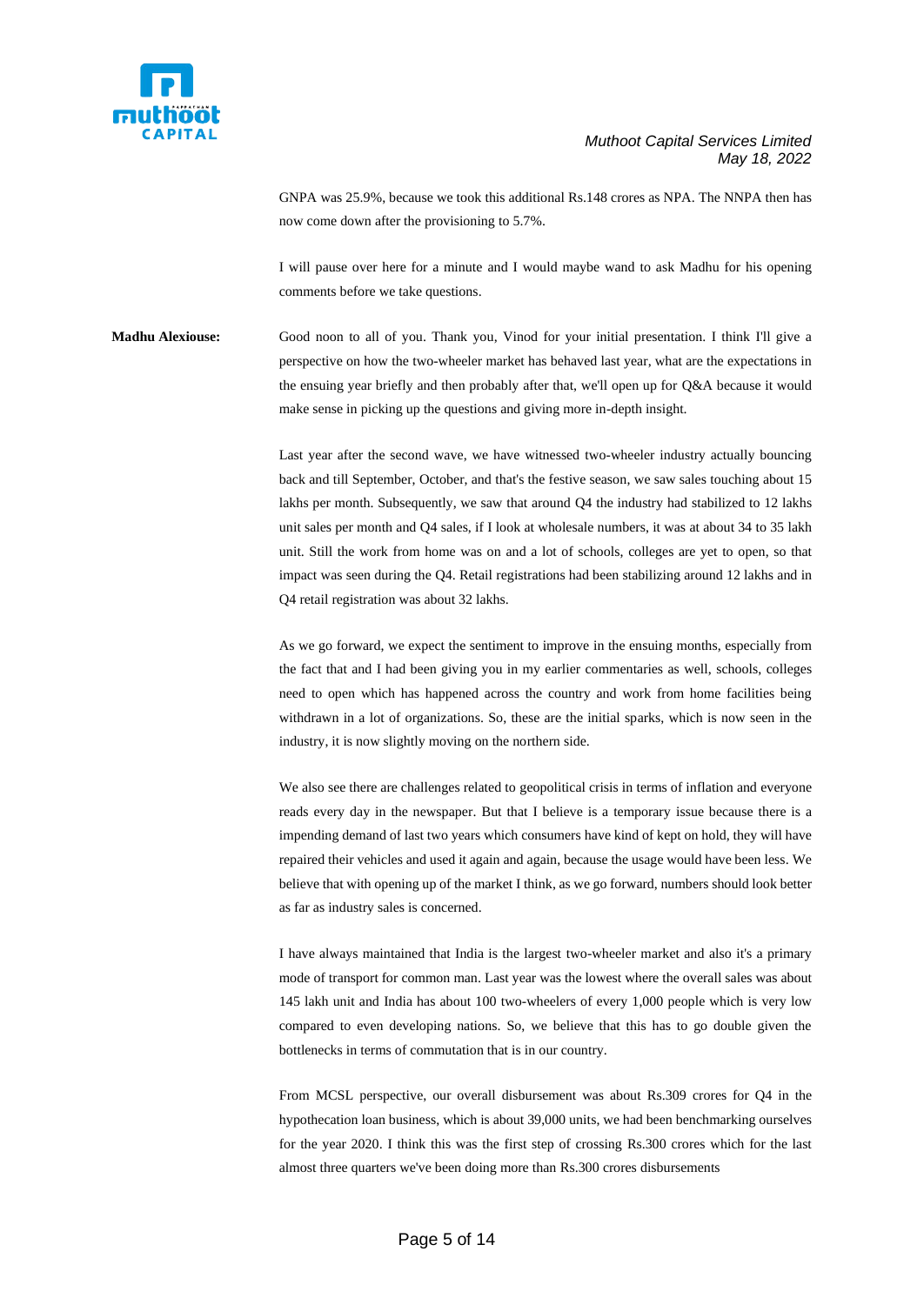

And also I mentioned that with the opening up of the market, we have been able to reactivate a lot of business touchpoints, lot of dealers, and, of course, our own in-house MFL branch network that would actually help this year.

For the year, two-wheeler disbursement was Rs.1,080 crores which is about 1.42 lakh unit which comes to about 1.18% market share of the retail registration of two-wheelers in the country, which is about improvement of close to 0.35% from last year. So, we are seeing that the numbers are bouncing back positively. It is about this year when things open up and the sales start picking up from let's say 35 lakh and it crosses 40, 45 lakhs, I think things should look much better.

From collection perspective, we have seen the collection picking up across all buckets. If I were to tell about generally X bucket for two-wheeler industry, it is about 93%, we were around 97% , and collection efficiencies were also above 100%, which is very welcome sign. And when we look at our March soft bucket collection, we were 90-plus. So these are positive signs for us. As far as bouncing back is concerned, it is a one-time hit that Vinod had mentioned that we had to take and being conservative and being an organization, which has believed in being upfront, we have done that. But if you look at the trajectory that last three quarters that we have shown, we have been kind of improving quarter-on-quarter.

I think we'll open it up for Q&A, we can get into more insights as the participants want.

**Moderator:** Ladies and gentlemen, we will now begin the question-and-answer session. We have the first question from the line of Vinay Jethwani, an individual investor. Please go ahead.

**Vinay Jethwani:** Actually, I'm highly disappointed with the results. The other companies are also struggling, but our performance are really bad I think. From 2017, company opted not to pay dividend so that it can retain it for future growth. That also didn't work well. So in between others were also paying dividend and still have better place. By when would we see real turnaround and back to create a kind of a performance and how much conviction you're having on the turnaround since we are listening to the concall for last year, I'm feeling a little bit hope, but still, the performance is not rising? The second question is how much it would be recovered from the amount which has been written off in this quarter?

**Vinodkumar Panicker:** Thanks for your call. Honestly speaking, we are equally disappointed. And obviously, when we put it up to you, it is your company, because you are the shareholder, we are not. So obviously, we feel far more disappointed to even present these numbers to you. Having said that, let me try to put into two, three perspective.

> First and foremost, the major hit on us came after the second wave, where the NPA shot up and then NPA continue to shoot up for the next three to six months. Between the last quarter and the current quarter, the GNPA had come down, in fact, we reported a negative of Rs.15 crores at the bottom in the first quarter, Rs.8 crores in the second quarter and then we showed a positive of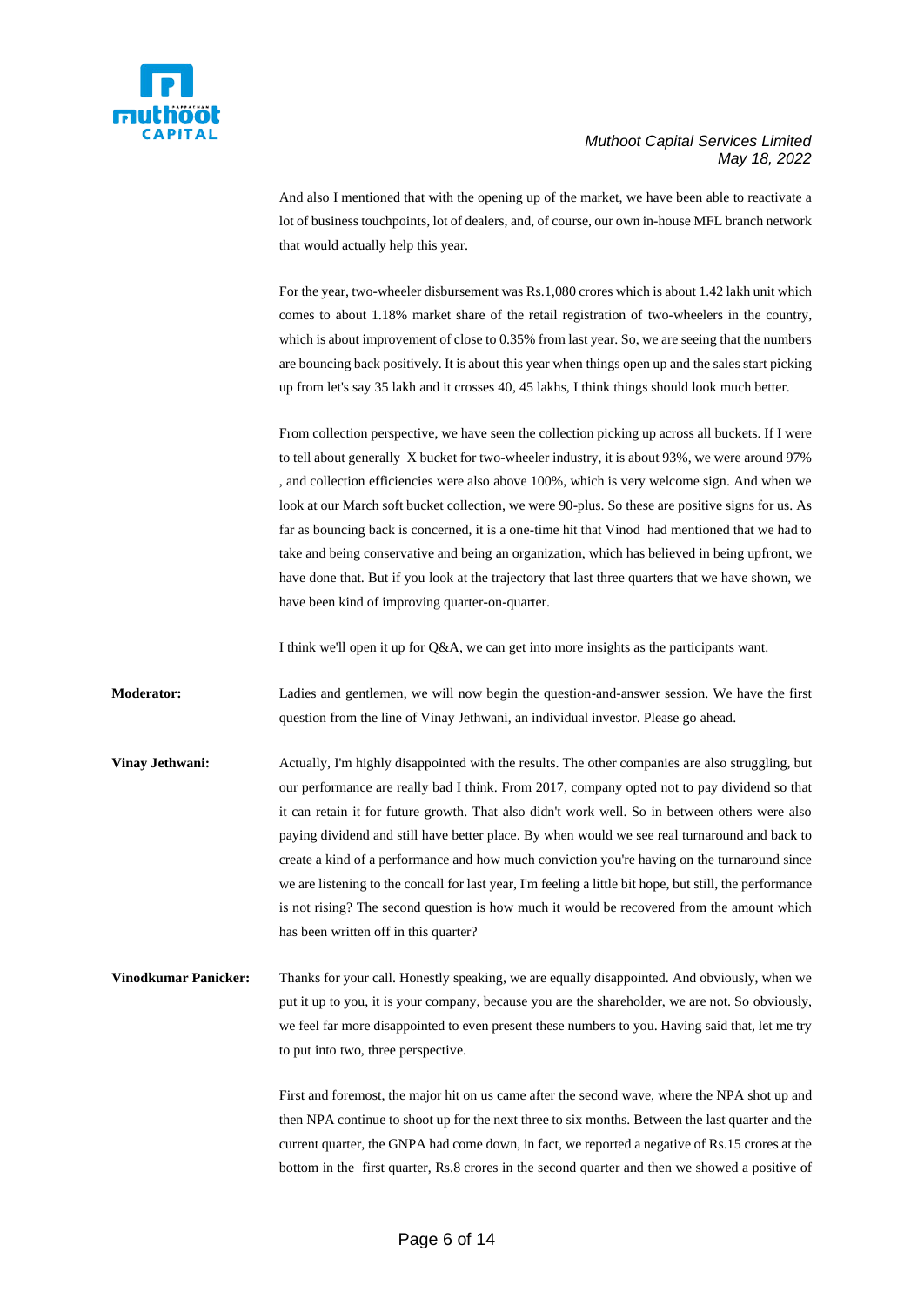

Rs.4 crores in the third quarter, fourth quarter, on a normal business basis, we would have reported a Rs.13 crores positive and on overall basis we reported a negative of Rs.4 or Rs.5 crores. So that would not have possibly disappointed you or for us for that matter. Because the way we look at it is we are improving on a quarter-on-quarter basis, but then obviously, the yield is not good to satisfy you or us and we're definitely not satisfied with this. But then, Vinay, there was this two circular which we had to adhere to. We're working with our team very closely over the last several months, saying that even before the PCA norm actually kicked in, saying that NPAs have to go down and then while December was a month when the NPAs did go down a little bit, January was also good, February was a bad month. And because of this toxic kind of a ride, GNPA at the end of the year remains at about 18.7%. If we consider the longer term, the provisioning basis is that longer term and therefore, whatever provisioning is needed, we were doing plus some bit of management overlay also we were providing even in the last quarter. The team is always confident that we will bring down the NPA to the threshold demanded by RBI. But they were not able to do that in spite of their best efforts. And when that happened, at the end of it, like I pointed out in the presentation that we had to actually charge off Rs.81 crores purely for getting out of PCA. On the second part, which is the 12<sup>th</sup> November circular, RBI had given time, but then the management felt that it is appropriate that we don't take the benefit of the relaxation given and we actually made provision for it, tell the regulators and everybody, in spite of the provisioning being there, we agreed to the threshold of 6% that the regulator has demanded. Even on the capital adequacy, we are pretty comfortable being close to 20%. And then work on the next couple of quarters to recover the amounts, especially the ones which is about Rs.148 crores, which have gone beyond 90-plus, and then come below 90-plus, but then basis the 12<sup>th</sup> November circular, there to be called an NPA. And when they're called as NPA, then to remain out of PCA, you need to make provision of that. So that has been the issue. But let me assure you, the team had a several sittings separately, as obviously this is the figure which worries us also, to decide what is the future going to be and the team has taken robust targets which was not the case, maybe immediately after the COVID wave, but then now the team has taken robust targets, things have opened up, they are telling that the industry will see 8% to 10 to 12% kind of growth and obviously, the prices have gone up. Therefore, altogether will benefit entities like us which are fully focused on this sector. But I think one of our biggest challenge would be to first bring down that Rs.148 crores which additionally went into the NPA asset because of the 12th November circular and simultaneously bring down the other accounts which are in NPA to zero bucket and then grow. The team is confident that they will bring down NPA to a considerable level. In such an extent, we will end up reporting decent or I would say attractive number for the FY'23 financial.

**Vinay Jethwani:** To take some one more clarification, how much could be recovered from the amount which has been written off and by when, not exact timeline or exact amount, but a ballpark kind of figure?

**Vinodkumar Panicker:** As I just clarified, this provision which I am talking about is not written off. The written off amount is about Rs.18.7 crores only. Out of the total loan loss provision, everything else is nearly provisioned. We're just making a provision. The write off is Rs.18.7 crores only. Out of that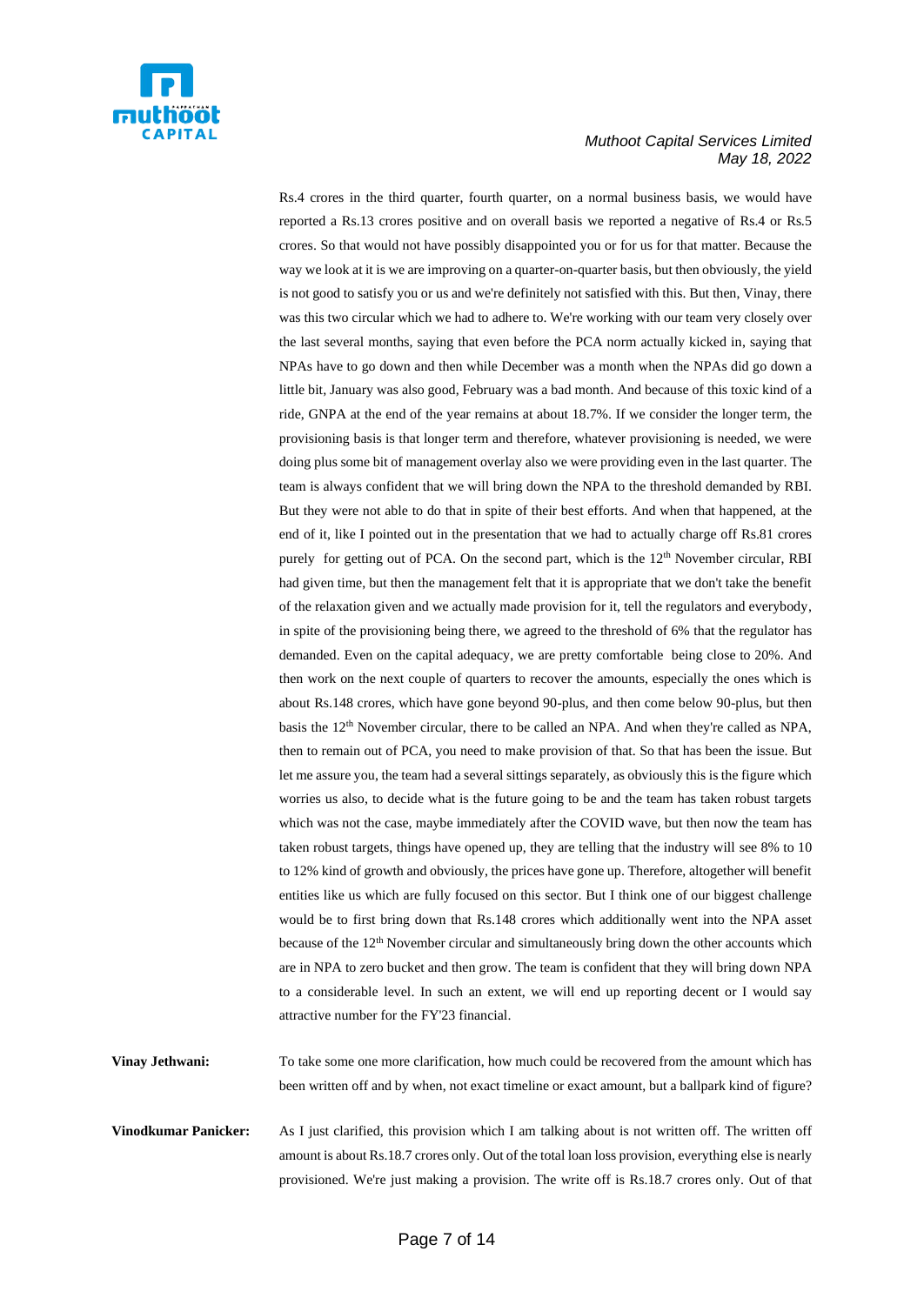

write off, normally over a one-to-two-year period, we get back about 20%, 25%. But this is only provision.

**Vinay Jethwani:** Yes, regarding provision only how much could we recover from that Rs.148 crores you're mentioning and by when it would happen?

- **Vinodkumar Panicker:** Let us look at it differently. This 148 crores book, the set of guys who are paying on a monthon-month basis, but then sometime after  $12<sup>th</sup>$  of November, sometime gone into a 90 plus and then come back below 90 plus. Now, RBI regulation says that unless it comes back to zero, you cannot take it as a standard account. So they are paying on a month-on-month basis, nobody is defaulting because these are those accounts which are less than 90, and that means they're paying. If you look at the website where we have put up the presentation and you look specifically at the NPA movement, you will realize that the amount against NPA accounts total collected is Rs.36 crores from about 59,000 customers in the current quarter. So, obviously, these are the guys who are paying. Even if these accounts continue to be NPA, they will continue to be paying and maybe complete their payment maybe within two, three months after the tenor gets over.
- **Vinay Jethwani:** It means that the provisioning will be recoverable in the next five to eight months we would expect that?
- **Vinodkumar Panicker:** The intention is that. These are the low hanging fruits because this fellow is a regular payer. The teams have been actually mobilized to address/ attend to each one of them saying that, you currently pay the three months dues immediately so that this account goes out of NPA. And we have given immediate targets to the team, saying thing that many accounts should come down every month out of the Rs.148 crores. Now the second option is to ensure that there's lots of control with the zero to 60 kind of buckets so that the guys don't actually go into 60 to 90 or beyond 90. But then if he has to pay three installments, it becomes difficult for him to pay and we understand, people are coming out of the COVID and two circulars, which actually are for the customer to pay is definitely tough.

**Vinay Jethwani:** So finally could we presume that the worst is over by FY'22 and from FY'23 we could only see better and better things ahead?

**Vinodkumar Panicker:** That's an assurance you should take from us. FY'23 will be significantly better than what FY'22 or '21 or even '20 was. That's an assurance which we want to give.

**Moderator:** Thank you. Next question is from the line of Vidhi Shah from Antique Stock Broking. Please go ahead.

**Vidhi Shah:** Firstly, we have seen slippages of around Rs.60 crores every quarter. So, do we expect this number to come down going ahead?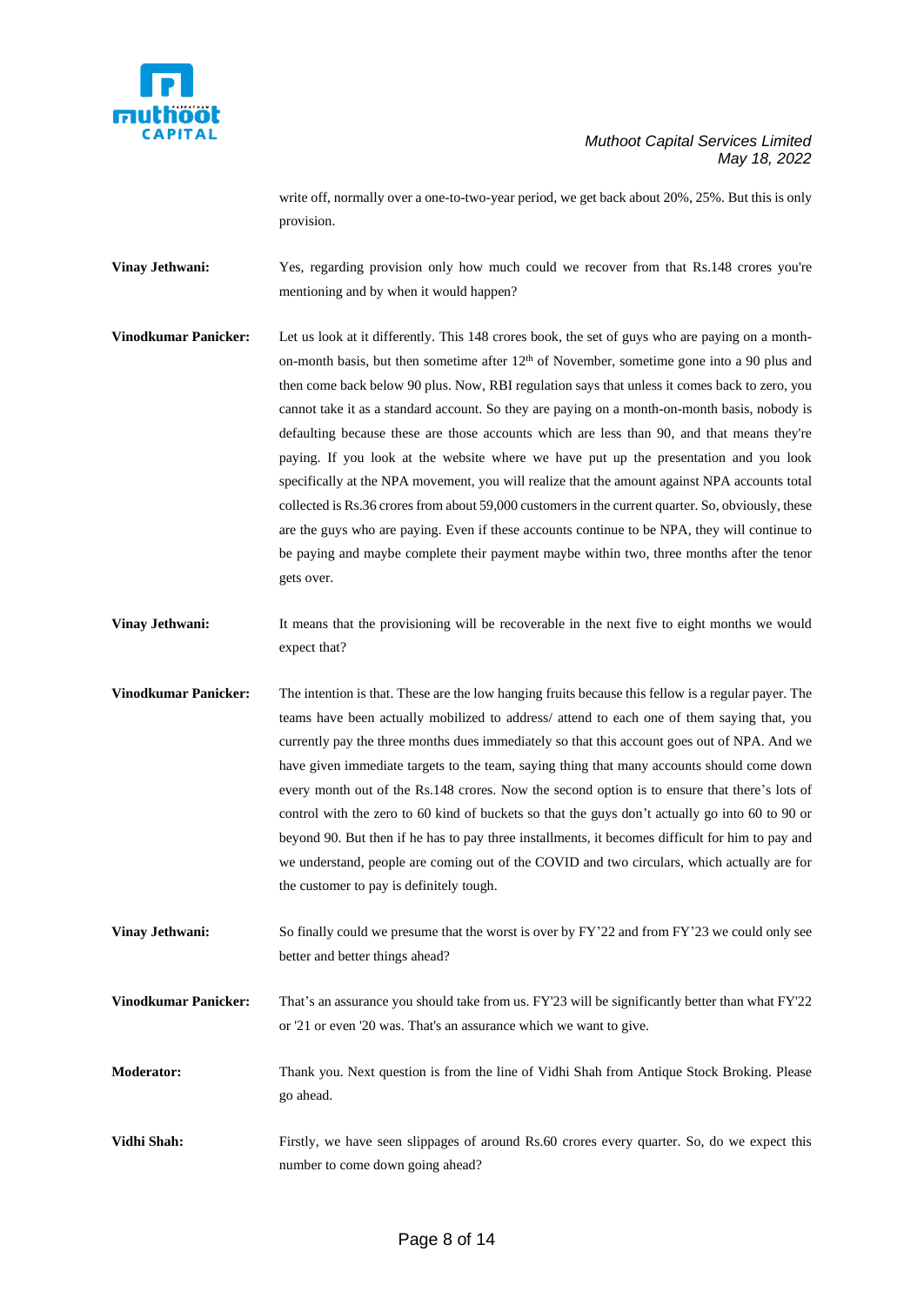

## **Vinodkumar Panicker:** Which is our intention and have told the same to the team, we are having two sets of teams one is specifically to handle the accounts which is at Rs.148 crores which went to NPA, then came down below that and still between one to 90 DPD . That is one set of the team will be following. Second, we have mandated to separately follow up on the account which are in 0, 1, 2, 3 and not yet gone to 90-plus. Their job is to ensure that it doesn't go to 90-plus ever, to try and block them. That is one task to them. And the third set of team is to handle the NPA accounts. Team has taken up the task to ensure that as a robust collection process is significantly better than what it was ever in the organization and trying to collect amount as much as possible. So while Rs.65.9 crores was actually added in the last quarter, and only Rs.53 crores out of that moved out. We will ensure in subsequent quarters it is significantly lower. We are accepting that 12<sup>th</sup> November circular has to be fully addressed without waiting for the relaxation period. It is better that we ensure that nobody goes to 90-plus. **Vidhi Shah:** Should I take it from next quarter onwards the slippages will be significantly lower compared to these past few quarters? **Vinodkumar Panicker:** It will be significantly lower. Budget that we have taken is also indicating the same and there are regular meetings of the team with their superiors, chief operating officer and the team , with the directors, and is all indicating towards that and all have taken it as a challenge. Because, obviously, one year or two years is definitely not something we would want to showcase outside. **Madhu Alexiouse:** Let me kind of get into this. If we look at the performance as on March and let's divide this problem into two pieces; one is the softer buckets how they are going to perform; and one, the NPAs how we are going to roll it back to zero so that we can have the reversal of the provisioning. Bucket X performance was about 97% which was the highest over the last almost one and a half years. 97% means only 3% slippage from the zero market or X bucket which generally the industry is 93% to 94%. So, we have kind of improved on that. So, of course the improvement in cash flow for the customer would have happened and that's why we are getting the payment on time. Bucket one and two also performed the best over the last many months. Bucket three, that is 60-90, because of which we have taken additional provision which Vinod mentioned. the performance was 90% which means that out of Rs.100 principal outstanding, 90% of the cases we were able to get at least one installment and that did not flow into 90-plus. The issue is that in this 90% if we bring it back to zero then we need not provide it in our book. So 90% performance in that bucket has to be pushed back to bucket two that is 31-60. So, what we are seeing is across buckets, the cash flow of customer has improved and our performance itself has improved. So, this is a stage where we can say that we will be able to seal the slippages from all over. It's very important because 60-plus is where we want to bring down our portfolio. So from all buckets we see that the performance has improved and roll forward has been in control. Once we continue this, I think we'll see significant improvement in reduction in the NPA.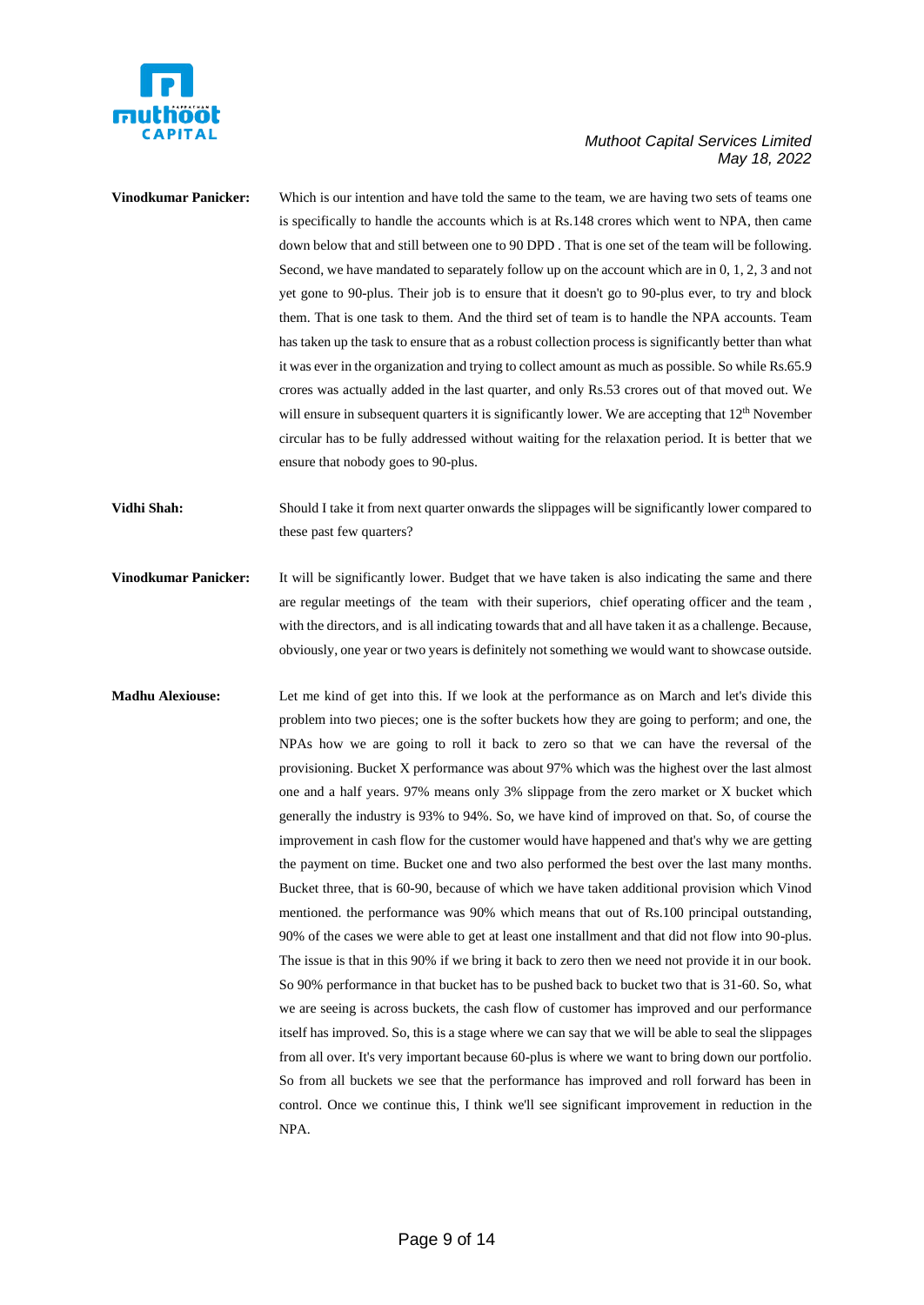

| Vidhi Shah:                 | Just a data keeping question. What will be the coverage on stage-I separate as well as stage-II<br>assets separate?                                                                                                                                                                                                                                                                                                                                                                                                                                                                                                                                                                                                                                                 |
|-----------------------------|---------------------------------------------------------------------------------------------------------------------------------------------------------------------------------------------------------------------------------------------------------------------------------------------------------------------------------------------------------------------------------------------------------------------------------------------------------------------------------------------------------------------------------------------------------------------------------------------------------------------------------------------------------------------------------------------------------------------------------------------------------------------|
| <b>Vinodkumar Panicker:</b> | On stage-I and stage-II, on a total outstanding of Rs.1,425 crores, the provision that we have<br>taken is Rs.30.36 crores. Can I make a note of it and mail it to you separately, ma'am?                                                                                                                                                                                                                                                                                                                                                                                                                                                                                                                                                                           |
| Vidhi Shah:                 | No problem, sir. Lastly sir, do you have any disbursement target for FY'23?                                                                                                                                                                                                                                                                                                                                                                                                                                                                                                                                                                                                                                                                                         |
| <b>Vinodkumar Panicker:</b> | Team has taken a target of about Rs.2150 crores and we are currently working on. We will<br>monitor on a daily basis.                                                                                                                                                                                                                                                                                                                                                                                                                                                                                                                                                                                                                                               |
| <b>Moderator:</b>           | Our next question is from the line of Akhil from RoboCapital. Please go ahead.                                                                                                                                                                                                                                                                                                                                                                                                                                                                                                                                                                                                                                                                                      |
| Akhil:                      | Just regarding the last question that was asked, since you mentioned the target of Rs.2,150 crores,<br>in FY'23, what would be the ticket size in the number of loans that you will be doing -- would it<br>be around 76,000 only and let's say approximately two lakh loans?                                                                                                                                                                                                                                                                                                                                                                                                                                                                                       |
| <b>Vinodkumar Panicker:</b> | This year we did 1,45,000. We are saying it will be close to double. You can say 2.75 lakhs.<br>Ticket size is roughly 76,000.                                                                                                                                                                                                                                                                                                                                                                                                                                                                                                                                                                                                                                      |
| Akhil:                      | Regarding the provision, since it will take time for you to reduce the provision going ahead, I<br>just want to know what would be the credit cost for FY'23, it will be much higher, right?                                                                                                                                                                                                                                                                                                                                                                                                                                                                                                                                                                        |
| <b>Vinodkumar Panicker:</b> | Credit cost should be much lower, in a sense, the focus will be first of this Rs.148 crores, which<br>are low hanging fruits, which should definitely ensure that the credit costs keep coming down<br>on a month-on-month basis. On a full year basis, we will want to target about 2.5%, because we<br>believe that the bad times are over, collections is only improving, the slides that we have put up,<br>it shows actually that between quarter-to-quarter, the collection numbers are going up, but not<br>sufficient and it will improve as we go forward. (clarification-this 2.5% is considered<br>without considering the reversal that would come from the NPA of Rs 148 crs that<br>went to 90+ DPD, came down below 90 DPD but did not go to 0 DPD.) |
| <b>Moderator:</b>           | Our next question is from the line of Saravanan Balakrishnan, an individual investor. Please go<br>ahead.                                                                                                                                                                                                                                                                                                                                                                                                                                                                                                                                                                                                                                                           |
| S Balakrishnan:             | My first question is how is the current liability looking like as of today?                                                                                                                                                                                                                                                                                                                                                                                                                                                                                                                                                                                                                                                                                         |
| <b>Vinodkumar Panicker:</b> | Currently, overall borrowing cost is at about 8.82% versus about 9.52% last year. So obviously,<br>in the current year the cost has come down significantly. In fact, I made a mention about this in<br>my opening remarks, saying that a lot has to do with the credibility that the group has. And<br>definitely in spite of our lackluster performance, we have been able to bring down the cost which<br>is definitely we feel is the credit for the company and the group . Regarding the kind of loans                                                                                                                                                                                                                                                        |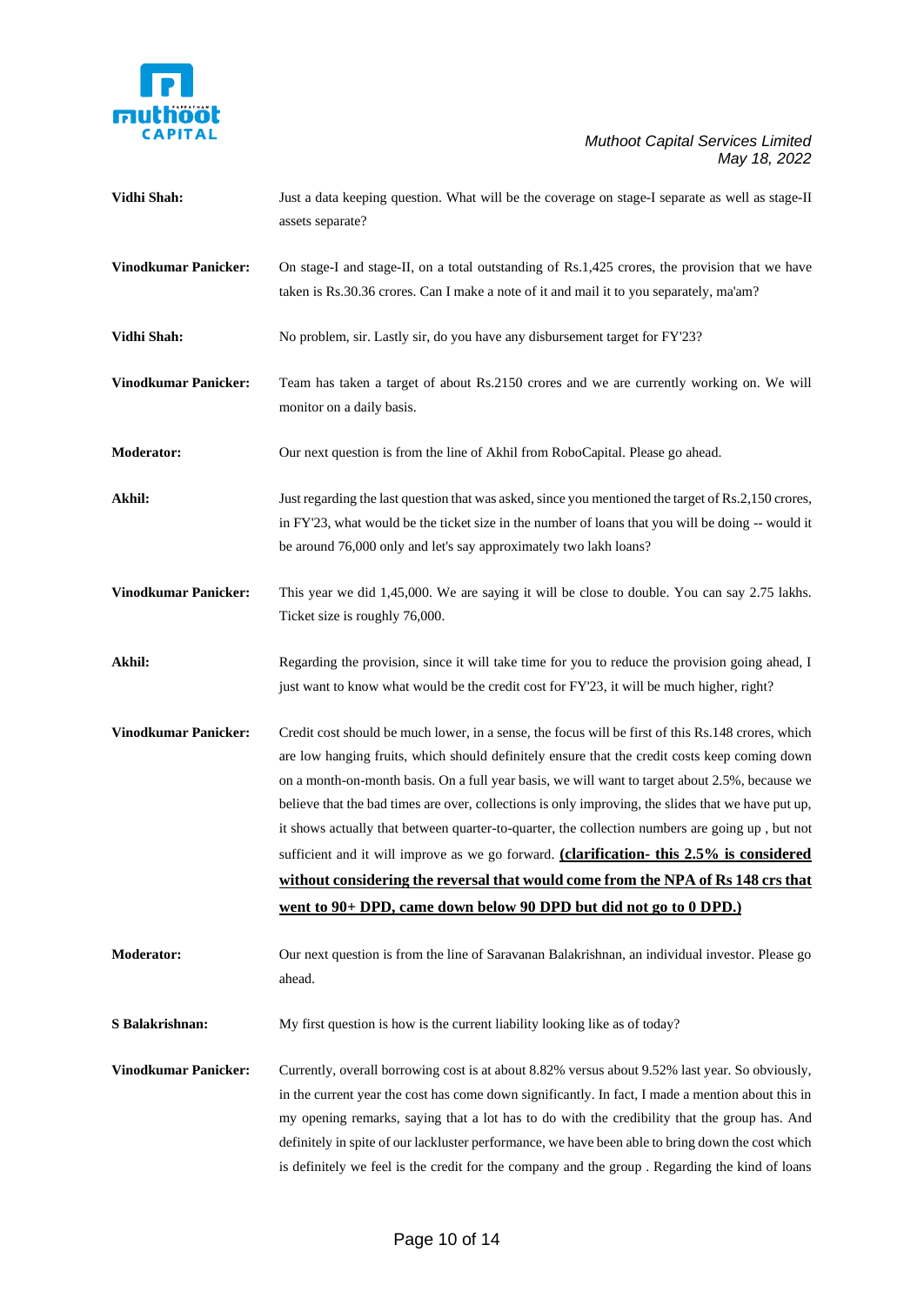

that we have, roughly 68% of our borrowings are in the form of bank loan, roughly about 2% in the form of subordinated debt, about 4% in the form of public deposits, NCD as of  $31<sup>st</sup>$  March was 9% and others are about 0.5%, 1%. That NCDs are being paid up. We have taken about Rs.275 crores last year or the year before last, about Rs.125 crores was cleared up by 31st of March, Rs.100 crores has been paid yesterday and today. So NCD will also come down. We plan to do a lot of transactions, which will take it back to the 25%, 30% kind of level. So, that would be the broad mix in the current financial year.

**S Balakrishnan:** So, is it something like which we will have it consistent in the coming year as well from a liability strategy standpoint?

- **Vinodkumar Panicker:** It would be, but we will keep looking for borrowing. There are two other things that we are also speaking to various people about, banks about it, one would be co-lending, sourcing for somebody else. Larger portion remains in the book of the bank. While it is not exactly the borrowing, we are taking money from somebody and sourcing and ending it.. So I would call it a hybrid variety of PTC. So that would be there. And maybe we look at bonds and things like that, which will also be there. We see some of it is in the first half, definitely in the second quarter.
- **S Balakrishnan:** So interest rates going up like what's the conscious direction that we are taking? Now, I remember in last year, we had discussed about, like auto being recovering, but it seems like now with rates going up and like slowdown in auto like will we see like further impact in terms of disbursement and growth primarily from a vehicle loan standpoint?
- **Vinodkumar Panicker:** I fully subscribe to your point that the interest rates will go up and definitely that will have an impact on a cost of fund. From 8.8%. this is purely the interest cost. In fact, I have budgeted a much higher figure for the next financial year, basis the interest rate going up and definitely basis the kind of P&L I'll put up before the lenders. So obviously, that's the second point taken. But when the interest rates are going up, we being a part of a larger group, we are confident that lenders will take cognizance of the fact that it's a one-off and they will give us the benefit as far as the performance goes. And definitely because of the comfort that we have with the group, we will not be hit as hard, number one. Number two obviously, when the interest rate goes up, because of factors other than my own performance, my cost will also go up. And when my cost goes up, we cater to the segment, that possibly raising my rate IRR on the fresh loans may not be that much of a difficulty. So, we are fairly confident that cost will go up definitely, but then we are confident that my yields would go up which would compensate for an increase in cost. Maybe there would be a timing lag, but which will be taken care.
- **S Balakrishnan:** In terms of geographical preference like how is the split looking now, is it like South being 50%, 60% and like the other remaining 40% or is this number significantly distributed across multiple zones?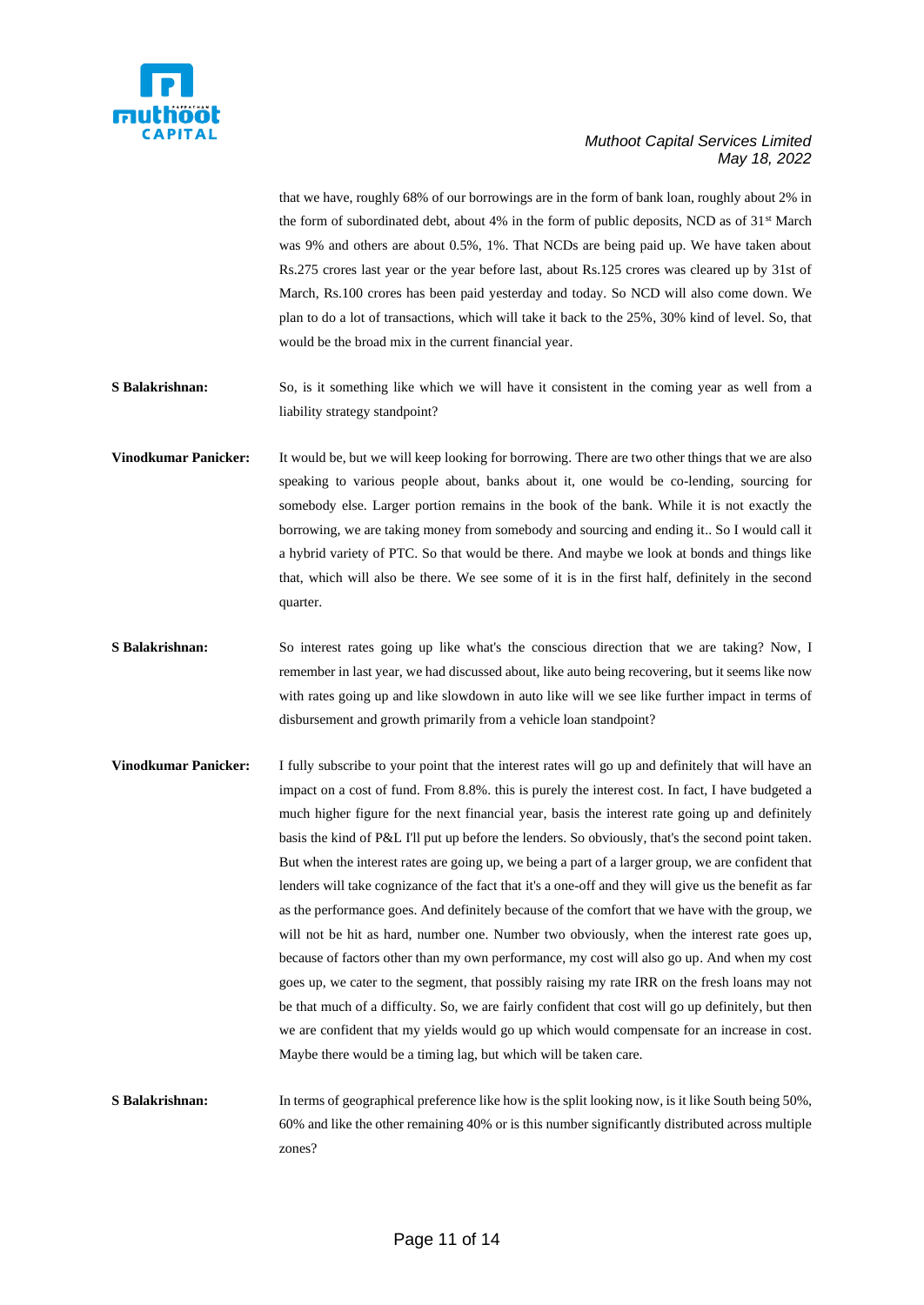

- **Vinodkumar Panicker:** Currently, south is about 66% and rest of India is 34%. We are looking at growing North, East and West significantly. But then I will say that possibly go down to 60% to 63% where it had gone two, three years back. And we had pushed aggressively Northeast and east. And North and East, they will possibly go to 35% to 38%.
- **S Balakrishnan:** So what I've noticed historically in all the microfinance business is that usually the NPAs are higher in north and west zones. Is there any particular reason why NPA is higher in these two zones? And like do we have any threshold percentage that will again disbursed to each district within each zones, at controls on that side?
- **Madhu Alexiouse:** So, North and West because the market is like that, in a sense that it's a very competitive market and it's a voluminous market as well, and for a larger market, these kinds of issues are there, but key is how we manage our portfolio and that is where I have mentioned that many times during such calls that we have our way of assessing at dealer level, at location level, each and every market where we are performing and is there anything wrong in terms of collections and we try to adjust or pull out of those locations or dealer and continue with profitable dealers. COVID impacted across, I mean, it was not that certain PIN code or certain city or certain town was impacted, it was across everywhere. So, it would not be right to pinpoint certain things, but our own risk management system tells us, okay, these are the areas where we should focus and not focus. So, within those areas, north or west or east or anywhere in the country, if our risk metrics say that do the business, we will continue doing there and wherever we see any kind of issues, we will curtail our disbursement, it can be through reduction of the funding quantum or reduction of volume or exiting that dealer. These are the corrective steps happen. So, while any market can be a problem, okay, the risk management metrics has to be strong and that is what we try to do when we grow our business.

**S Balakrishnan:** So, are we looking for any capital raising in the near-term?

**Vinodkumar Panicker:** I think in the current year, after the first or second quarter we will definitely look at that because for growth ,capital is needed, because we are looking at a good growth or massive growth and, in the past, we have always been doing securitization and direct assignment to ensure that we don't need to go and ask more capital from the equity investors, but then my feeling is that there needs to be a fine balance between the two. So, I believe that basis the promoters and other directors concurrence, we will definitely want to look at some bit of equity raising

**Moderator:** The next question from the line of Vidhi Shah from Antique Stock Broking. Please go ahead.

**Vidhi Shah:** Because of COVID, somewhere our GNPA levels have shot up pretty high. But if you can just ensure that or if you can just give some understanding, then going ahead, what risk management practices or corrective actions you have taken so that just in case even of any event happens, there is no more of a spike in asset quality whatever growth that come?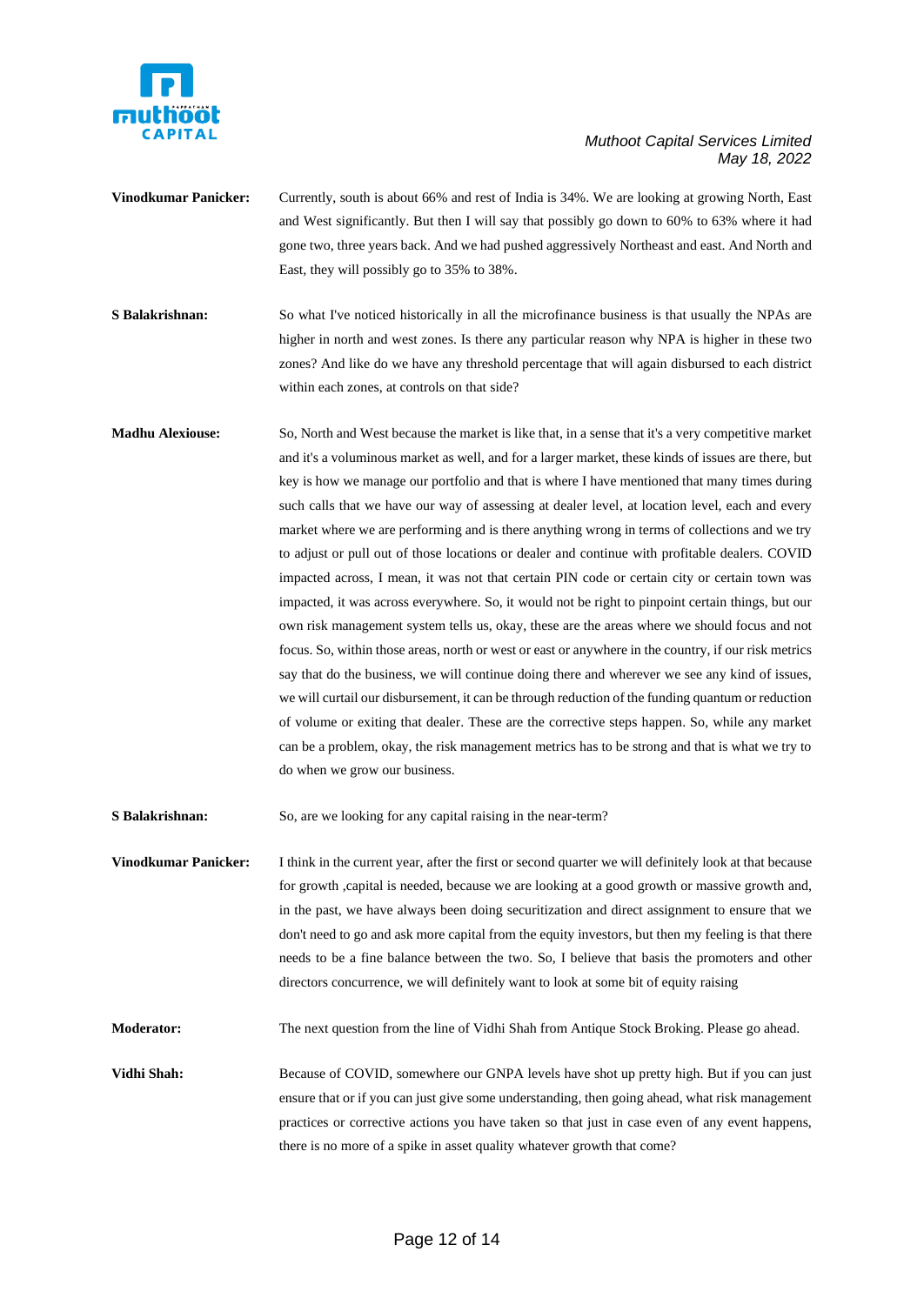

**Madhu Alexiouse:** I mentioned just before this, that we will continue our risk management metrics, nevertheless, with a bit more oversight into the ground. We have enough information what is happening at the local level, which has impacted due to COVID and not because of COVID. So, earlier we used to have a natural market where we have to only just decide basis the figures, now we have something which has impacted by COVID across. So there are two factors that we bring into play. But I believe that whatever impact of COVID was to happen has happened and it is over by Q4. So whatever impact of cash flow that customer would have had and some of them bounced back, some of them did not bounce back, some of them are taking more time and that's what we are hoping that while customer is an NPA, he is paying one, one installment, two, two installments, but still he is active customer. So we recover money from them and bring them back to zero bucket and come out of NPA. So these are the things that would happen, but the cash flow impact we believe whatever has to come in front of us has come and from here it improves. So we'll come back to our normal risk management metrics. Of course, we have tightened our credit in terms of specific locations where we feel that besides COVID, these markets are not functioning well because of various reasons. So that would continue. And we believe that maybe next six to nine months business will come as usual . So whatever we had tightened when the COVID started, so we were talking about top line as well. In FY'21, hardly, we had six months to function, we did about one lakh unit, and in FY'22 till, let's say July, was impacted by second lockdown and July, August was also impacted. So we had close to six or seven months, we did about 1,42,000 units, and we believe this full year would be something where we can see what we have done in '19-20. So we are benchmarking ourselves to '19-20. So when we are benchmarking to our numbers to a normal year, risk management metrics would be akin to that. But we have a lot of new learnings. So those learnings would become part of risk management metrics. Very importantly, we use a proprietary scorecard, it is getting recalibrated with the events that have happened in the past couple of years or three years that will get recalibrated. And so, we will have a set of metrics, which will be relevant as we go forward. So, we can give you more inputs if we can get into a separate call where risk management team can be there, and they can explain what exactly they have done. Because these are all data-driven, analytics-driven, it needs more discussion and insight.

**Moderator:** Ladies and gentlemen, that was the last question. I would now like to hand the conference back to the management for closing comments. Over to you, sir.

**Vinodkumar Panicker:** Dear friends, it was nice of all of you to be on the call and hear us out, and also raise queries that you had. We all agree that last year was a very turbulent year for us, like maybe even worse than the FY'21. But we are confident that it was a bad dream which had ended and therefore, we are back on our toes and the team has taken aggressive targets for themselves, saying that they will achieve whatever needs to be achieved to ensure that we are out of this and we start becoming a profitable entity once again. That's why '23 will be the turnaround year. We are very confident about that. We have put up our presentation on the website. We can share any more information that each one of you want. If you feel that there is something that we are going wrong somewhere, my request is call us up separately and inform us. Intention is we want to ensure